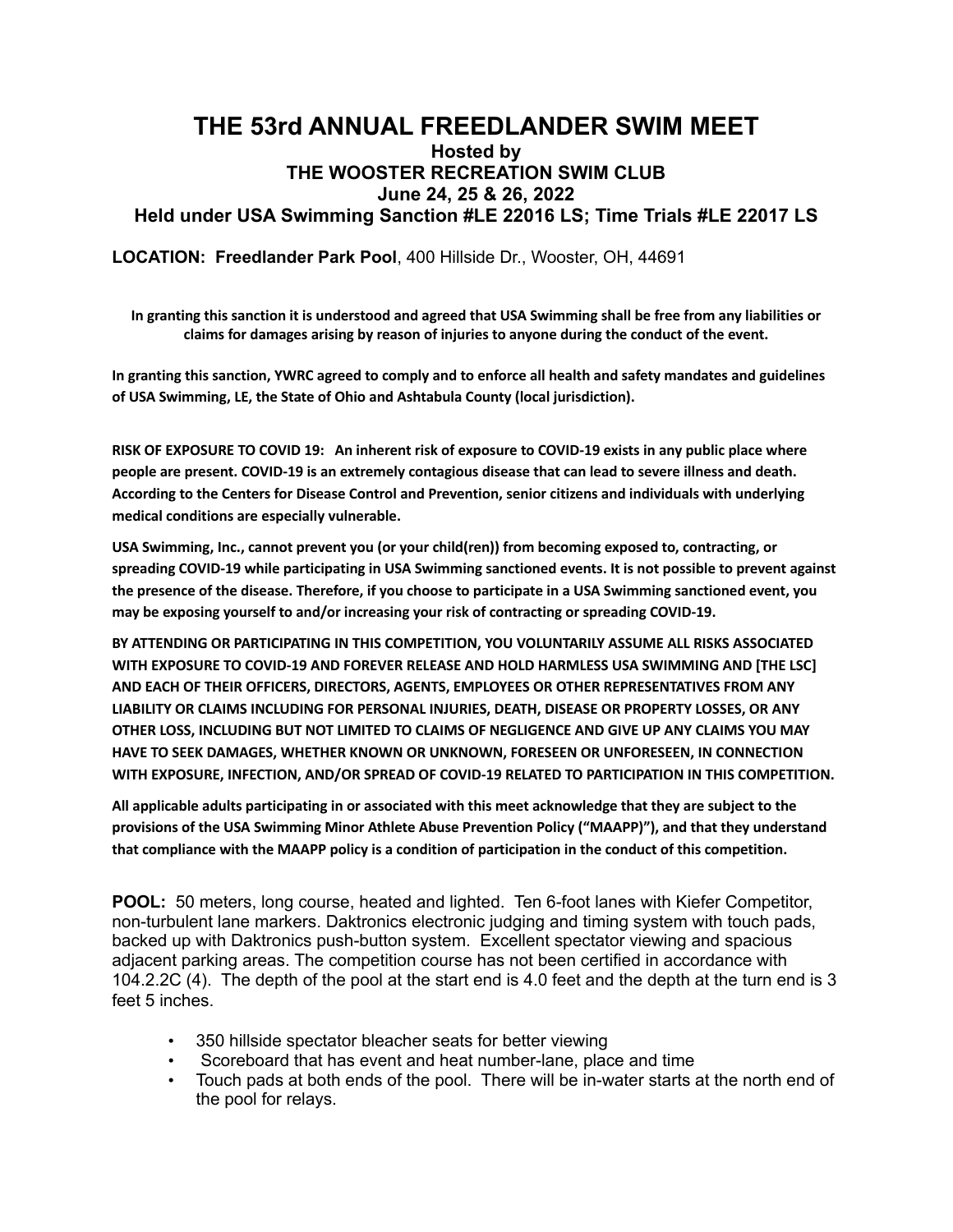**RACING STARTS:** Any swimmer entered in the meet must be certified by a USA Swimming member coach as being proficient in performing a racing start or must start each race from within the water. When unaccompanied by a member-coach, it is the responsibility of the swimmer or the swimmer's legal guardian to ensure compliance with the requirement.

**STARTING TIMES:** Friday night warm-up will begin at 5:00 p.m. and end at 5:50 p.m. The meet will start at 6:00 p.m. Saturday and Sunday morning sessions (8 & under. 10 & under, and 11- 12) warm-ups will be from 8:00 – 8:50 a.m., with competition starting at 9:00 a.m. Afternoon (13-14, 15-16, and OPEN) warm-up will begin 15 minutes after the conclusion of the morning session and last for fifty minutes. Warmups shall be split if the average number of swimmers per lane is scheduled to exceed fifteen (15) swimmers per lane. Estimated afternoon start times will be posted at Lakeerieswimming.com by June 22, 2022.

**ENTRY DEADLINE:** The due date for entries, electronic or otherwise is **June 19, 2022.** The meet will be closed before the entry deadline if the sessions are estimated to be at four hours, so mail early**. Times may be upgraded and swimmers added until the entry deadline or until the meet is closed, whichever is first.** Once an entry has been accepted, there will be no refund of entry fees after the meet has closed or after the entry deadline, whichever comes first. Hard copy, meet summary sheet and check must be received by June 19, 2022, or your entries may be deleted. Mail entries to Charlotte Mitchell, Entry Chairperson, 1781 Canterbury Lane, Wooster, Ohio 44691; e-mail to charmitch9092@yahoo.com.

**TEAM SUPERVISION:** Teams who are entering swimmers but will not have a coach at the meet should arrange ahead of time for another coach to supervise their athletes. Swimmers without coach supervision must contact the Meet Director or Meet Referee to be assigned to a coach on deck.

**RETURN TO PLAY LAW:**Under the Ohio Return to Play Law governing concussions, all coaches and officials (in state or out of state) are required to have proof of training in concussion signs and symptoms. This training is available for free and can be found at https://odh.ohio.gov/wps/portal/gov/odh/know-our-programs/child-injuryprevention/resources/onlineconcussiontraining. All coaches and officials are encouraged to take this training. It is your responsibility to take care of this requirement.

**ENTRY FEES:** Individual events \$7.00; Relays: \$14.00. There is a \$3.00 per swimmer LESI surcharge. There is a \$3.00 per swimmer handling fee for entries not submitted in an electronic file. Make checks payable to the Wooster Swim Club Boosters.

**ENTRY LIMITATIONS**: Swimmers may enter up to 4 individual events per day exclusive of relays and may compete in no more than 4 individual events per day or 12 for the meet. Swimmers may participate in time trials providing that the numbers of swimmer's events and time trials do not exceed the 4-event/day limit.

**ELIGIBILITY**: Swimmers must be current athlete members of USA Swimming and have met the time standard requirements. Coaches must be current coach members of USA Swimming and must check in on each day of the meet. All coaches must display the deck pass (wristband) issued by the meet host. Age is as of the first day of the meet, June 24, 2022. On deck USA Swimming registration will NOT be available.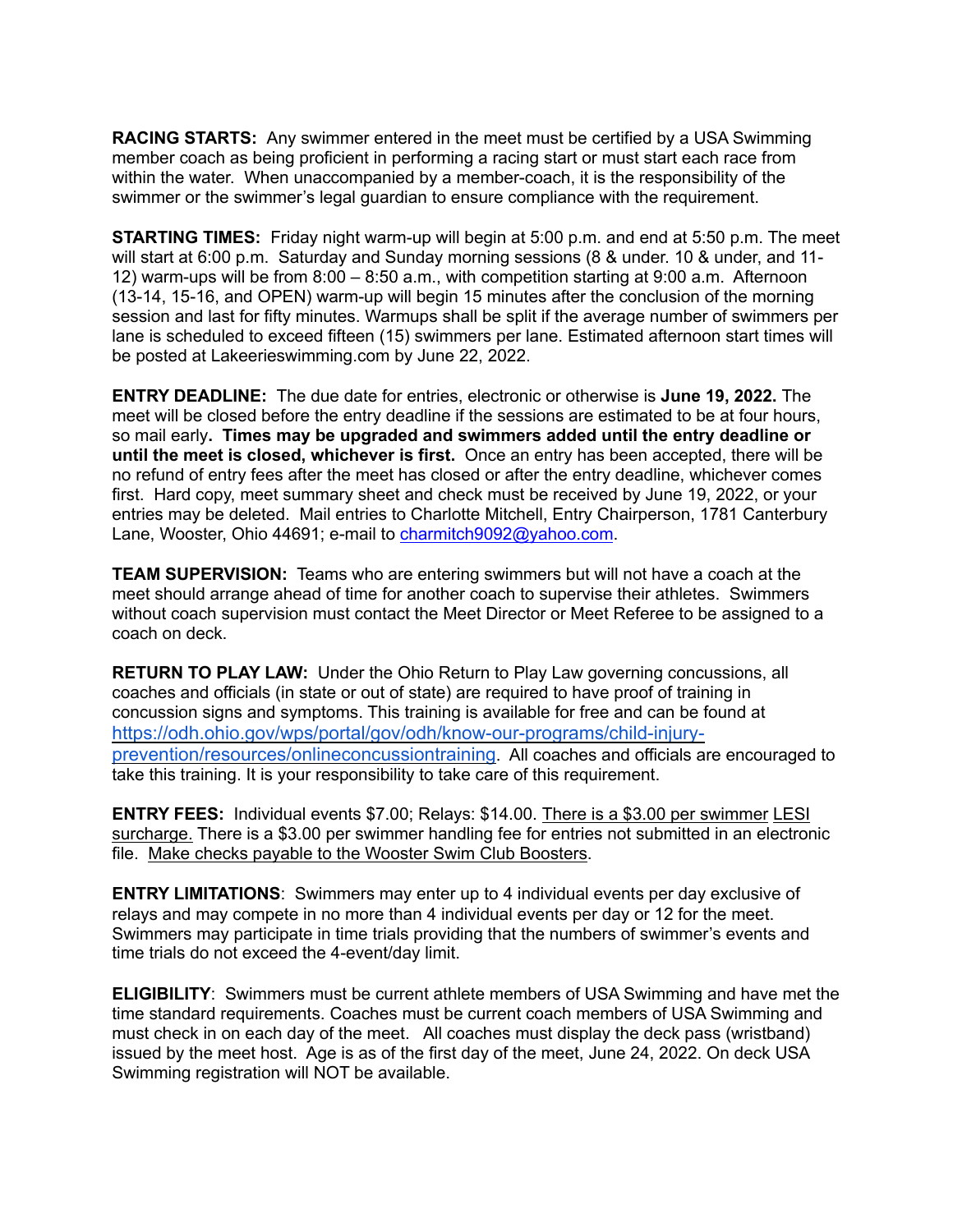**QUALIFYING TIMES: Please** see event listings. Time standards are for some 200-meter and longer events only. Swimmers must be equal to, or faster than, the qualifying time listed as of the entry deadline. All entries should be in long course meters; TM conversions are acceptable. NT will not be accepted; if the swimmer has no time, please provide an estimate.

**PROOF OF TIME:** Swimmers should enter an event only if they have achieved the listed time standard for that event. Teams of swimmers who fail to achieve the qualifying time at the meet will receive a notice of those times that cannot be verified in the SWIMS database. Teams shall submit proof of time. Proofs of time shall be from an observed swim or from a sanctioned or approved competition only unless the meet announcement specifically states that times from other meets such as high school, YMCA or NCAA may also be submitted. A fine of \$10.00 for each swim listed in the notice for which acceptable proof of time is not provided will be levied against the team or unattached swimmer.

**SWIMMERS WITH A DISABILITY**: Qualifying times for 50-meter events will be waived for swimmers with a disability. Swimmers with a disability may enter an event (such as the 100 free) and swim it with a longer yardage event (such as the 200 free) provided his/her time for the lesser yardage event (100 free) is equal to or faster than the listed qualifying time for the longer yardage event (200 free). Entries for swimmers with a disability should be handled in the following manner: (1) enter the swimmer in the Hy-Tek database (or on the regular form); (2) list in the e-mail accompanying the Hy-Tek entry file (or on a separate sheet of paper) the name of the swimmer, the stroke(s)/distance(s) s/he wishes to swim, the entry times, the day/session s/he wishes to swim the event(s), and the manner in which s/he prefers to be seeded (with a longer distance or with a different age group); and (3) provide any information about special accommodations needed by the swimmer. The final determination of seeding will be made by the Meet Referee after consultation with the swimmer and his/her coach.

**CONDUCT:** The meet will be conducted according to the rules set forth in the current USA Swimming Rules Regulations and the Lake Erie Swimming Policy and Procedures. Events will be contested in a 50-meter-long course. All events are **TIMED FINALS**. Swimmers are limited to entry and competition in four events per day (excluding relays). In **AGE GROUP** events, swimmers must enter in their own age group; age on June 24, 2022, will determine age group. **Any eligible swimmer, regardless of age, may enter OPEN events**. Please carefully review the order of events for the PM Sessions. The following events are back-to-back in the meet program and there may not be rest in between: Saturday OPEN 200 IM/OPEN 200 Breast; Saturday OPEN 50 Free/OPEN 200 Butterfly; Sunday OPEN 100 Free/OPEN 200 Back. If you are entering swimmers in both age group and open events, be aware that the Lake Erie Swimming 15 Minute Rule does not apply to swimmers competing in different age designations within a session. Plan your swimmers' events accordingly. The Lake Erie scratch rule (attached) will be in effect.

**SEEDING & CHECK IN**: Saturday and Sunday a.m. individual events will be pre-seeded. Swimmers should report to Clerk of Course when their events go on call (for Saturday and Sunday AM session only). All relays will be seeded on the deck and coaches should turn in their relay cards when called. Relay cards for events 35, 36, 91, and 92 MUST be turned in 35 minutes before the start of the PM session in order to be seeded. All of Friday's events and Saturday and Sunday p.m. events will be seeded on the deck. Swimmers must check in for all events that are to be seeded on the deck no later than 30 minutes before the start of their session in order to be seeded. Check-in sheets will be posted at the Clerk of Course table.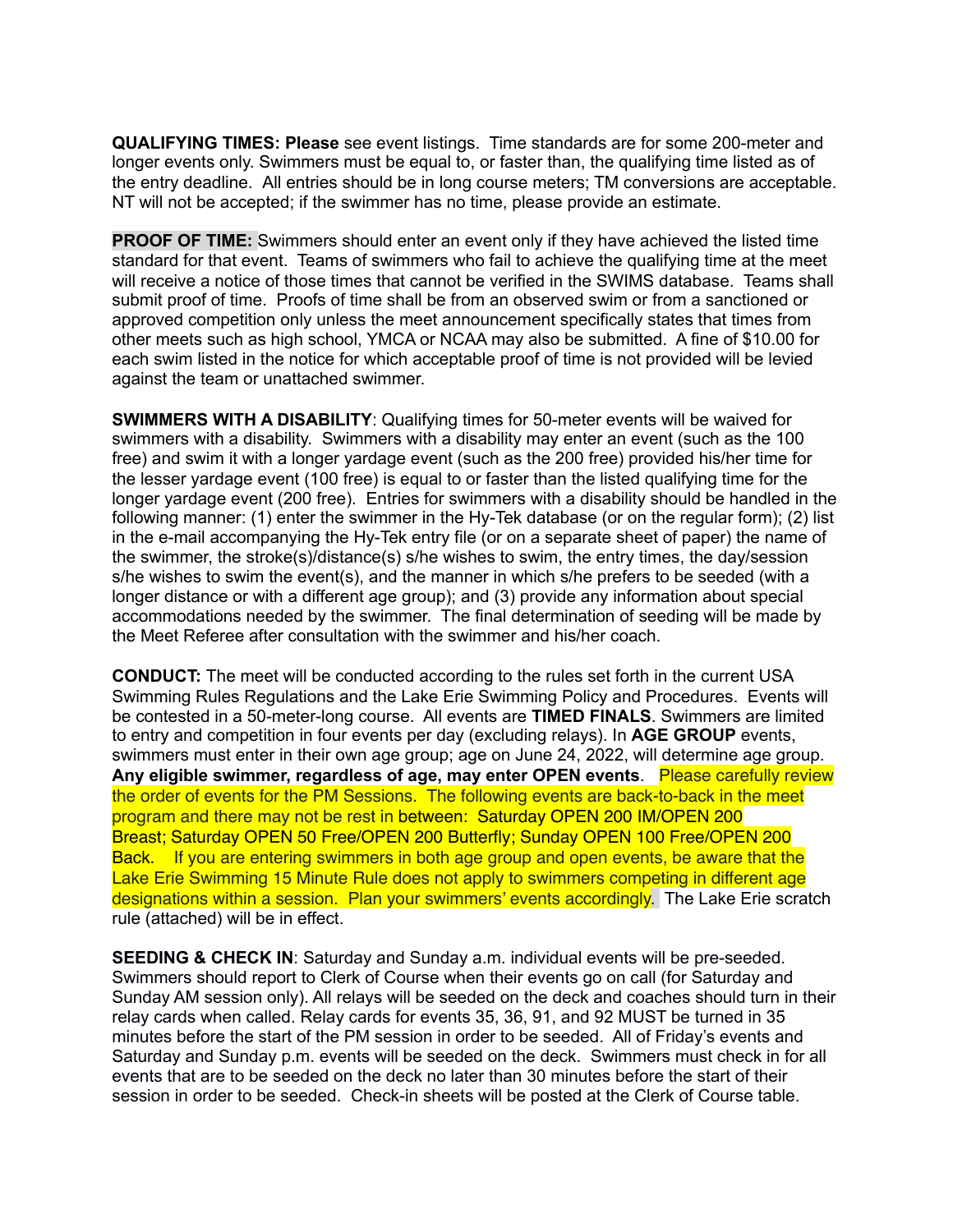Heat sheets will be posted on the pool deck indicating heat and lane assignments. Swimmers are responsible for reporting to the blocks on time. The Lake Erie scratch rule (attached) is in effect. In accordance with 102.1.4, events may be seeded together but scored separately. There will not be a scratch meeting

**DRONES:** Operation of a drone, or any other flying apparatus, is prohibited over the venue (pools, athlete/coach areas, spectator areas and open ceiling locker rooms) any time athletes, coaches, officials, and/or spectators are present.

**TEAM SCORING –** 8 and under events will not be scored. Scoring to ten places for Individual is  $(1^{st} 11, 2^{nd} 9, 3^{rd} 8, 4^{th} 7, 5^{th} 6, 6^{th} 5, 7^{th} 4, 8^{th} 3, 9^{th} 2,$  and 10th 1). Relays are (1<sup>st</sup> 22, 2<sup>nd</sup> 18, 3<sup>rd</sup> 16,  $4^{\text{th}}$  14,  $5^{\text{th}}$  12,  $6^{\text{th}}$  10,  $7^{\text{th}}$  8,  $8^{\text{th}}$  6,  $9^{\text{th}}$  4, and 10th 2).

**INDIVIDUAL AWARDS –** Will be given to the coaches. Awards for 12 & under events only. Ribbons will be awarded for 1st through  $10<sup>th</sup>$  place in each event. Heat ribbons to the winner of each heat. No awards or heat ribbons will be issued for the 13 & over or open events.

**ADMISSION COST:** Admission is free.

**HEAT SHEETS:** Cost for Heat/psych sheet is \$5.00 per day. Friday night's events are combined with Saturday's sheet. (Quantity published for each session will be determined by the Meet Director). Meet Mobile will be used during the meet.

**PARKING:** Free, there is additional parking available at the soccer fields located at the corner of Burbank and Oldman Roads.

**FOOD:** Concession stand will be set up in the chalet.

**SUITS AND SWIM WEAR**: Aquatic Outfitters will be set up in the chalet.

**LODGING**: Overnight accommodations are available. Contact the meet director for camping information.

**RESULTS**: Will be posted on www.lakeerieswimming.com web site. Teams may request a backup at the conclusion of the meet.

### **TIME TRIALS:**

Will be held at the end of each session **IF TIME PERMITS (TBD by the meet referee and the meet director)**. Swimmers already entered in the meet may participate in time trials providing that the number of swimmer's entries and time trials do not exceed the 4-event/day limit. Entry Fees for time trials are: \$12.00 for each individual event and \$20.00 for each relay event. Time trial sign up will end 90 minutes before the end of each session.

**SAFETY/WARM-UP: Lake** Erie Swimming safety guidelines and warm-up procedures will be in effect at all times. Coaches must maintain as much verbal and visual contact with their swimmers as possible throughout the warm-up period. All entry into the pool for warm-up is feet first from the starting block end of the pool. Swimmers must enter feet first in a cautious manner with one hand in contact with the pool edge. There is no diving during warm-ups except in designated sprint lanes. The diving well will be available for quiet warm-up/cool downs during the competition. The final 20 minutes of warm-ups shall be conducted as follows: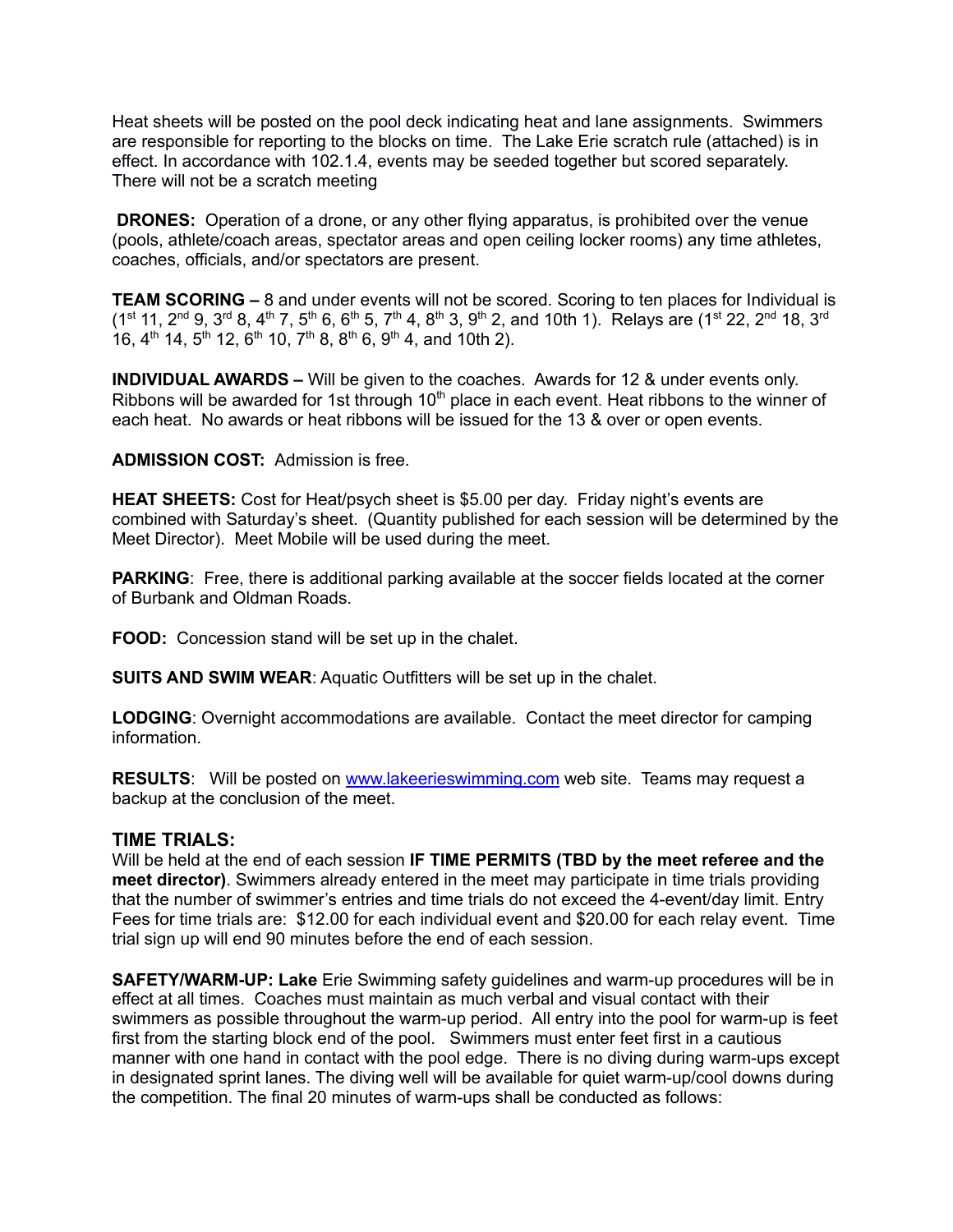- (a) Lanes 1 & 10 push/pace from the start end of the pool (or general warm-up at the discretion of Meet Referee or his/her designee).
- (b) Lanes 2 & 9 sprint lanes for racing starts from the starting block end of the pool, one length only and exiting the pool
- (c) Lanes 3-8 general warm-up, no diving or racing starts. Any or all of these lanes may be converted to sprint lanes at the discretion of the Meet Referee or his/her designee.

Swimmers are to sprint one way and climb out at the far end of the pool. Swimmers may be removed from warm-up for violating safety rules. Feet first entry only into the continuous warmup lanes.

**Camera Zones:** Use of audio or visual recording devices, including a cell phone, is not permitted in changing areas, restrooms, or locker rooms. Additionally, under NO circumstances will Camera Zones include the area immediately behind the starting blocks at either end of the racing course(s) while they are in use for race starts during competition and warm-up. Acceptable camera zones include the team areas, concession area, spectator area and the turn end of the competition course when not used for starts. Those failing to abide by this rule may be removed from Freedlander Pool.

**DECK CHANGES**: Deck changes are prohibited.

**INIITIAL DISTANCE**: In order to be certain that an initial distance or lead-off relay leg is entered into SWIMS, the swimmer or the swimmer's coach should notify either the meet referee or the admin before the event and provide the necessary watches as back-up to the electronic timing. All lead off splits will automatically be uploaded to SWIMS after admin approval; for all other initial distances, the proper paperwork must be completed after the swim in order to be entered into SWIMS.

**Officiating Opportunity:** Anyone that is a USA Swimming certified official is welcome and encouraged to join the Lake Erie Swimming (LESI) officials in officiating this meet Please contact the meet director, Rob Harrington, or LESI's Officials Chair in advance of the meet if at all possible to let either know of your availability. We are also looking for anyone that is interested in becoming an official, for more information please contact the Official's Chair.

Meet Director: Rob Harrington: RHarrington@wooster.edu

Official's Chair: Jen Butler jbutler@case.edu

**COACHES PACKETS:** Will be available for pick up on Friday night, Saturday, and Sunday at the information table. Coaches will receive their packets after they have checked in and been issued their deck pass and wristband.

**NOTE:** Only athletes entered in the meet, working coaches, officials, and meet workers are allowed on deck. Other non-participants are expected to remain in the spectator area.

**MEET DIRECTOR**: Rob Harrington Telephone (Pool) 330-263-5200 ext. 415 (Parks & Rec) 330-263-5207 RHarrington@wooster.edu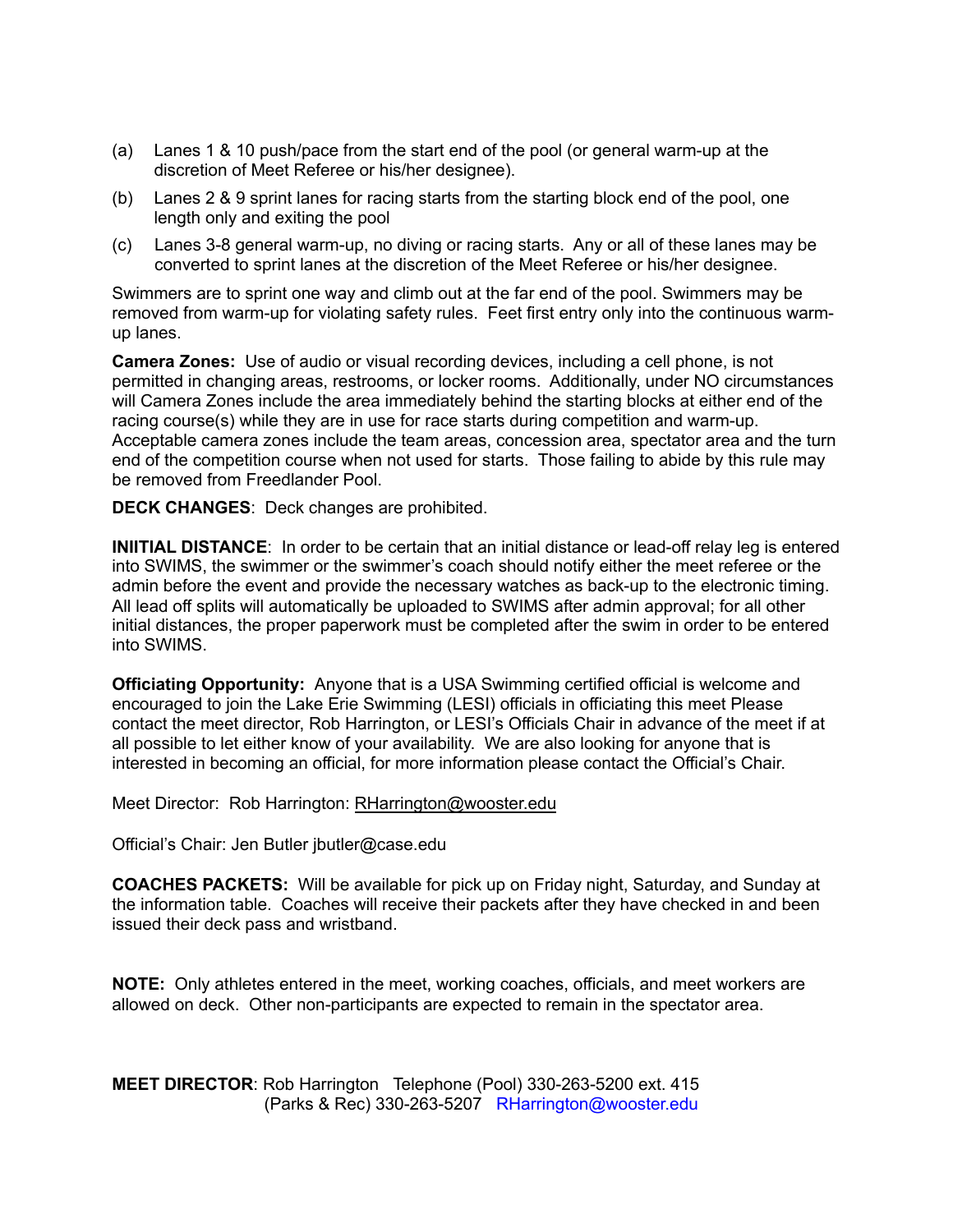## **ENTRY PERSON**: Charlotte Mitchell Telephone 330-263-0632 charmitch9092@yahoo.com

**EVACUATION PLAN**: In the event of a weather or other type of emergency, evacuation of spectators and swimmers will be through the locker rooms or the gate in the spectator area on the west side of the pool, or the parking lot gate located on the south side of the pool. Everyone will proceed to their cars in the west and south parking lots until notified that they can return to the pool area. A diagram of the evacuation route will be included in the Heat Sheet.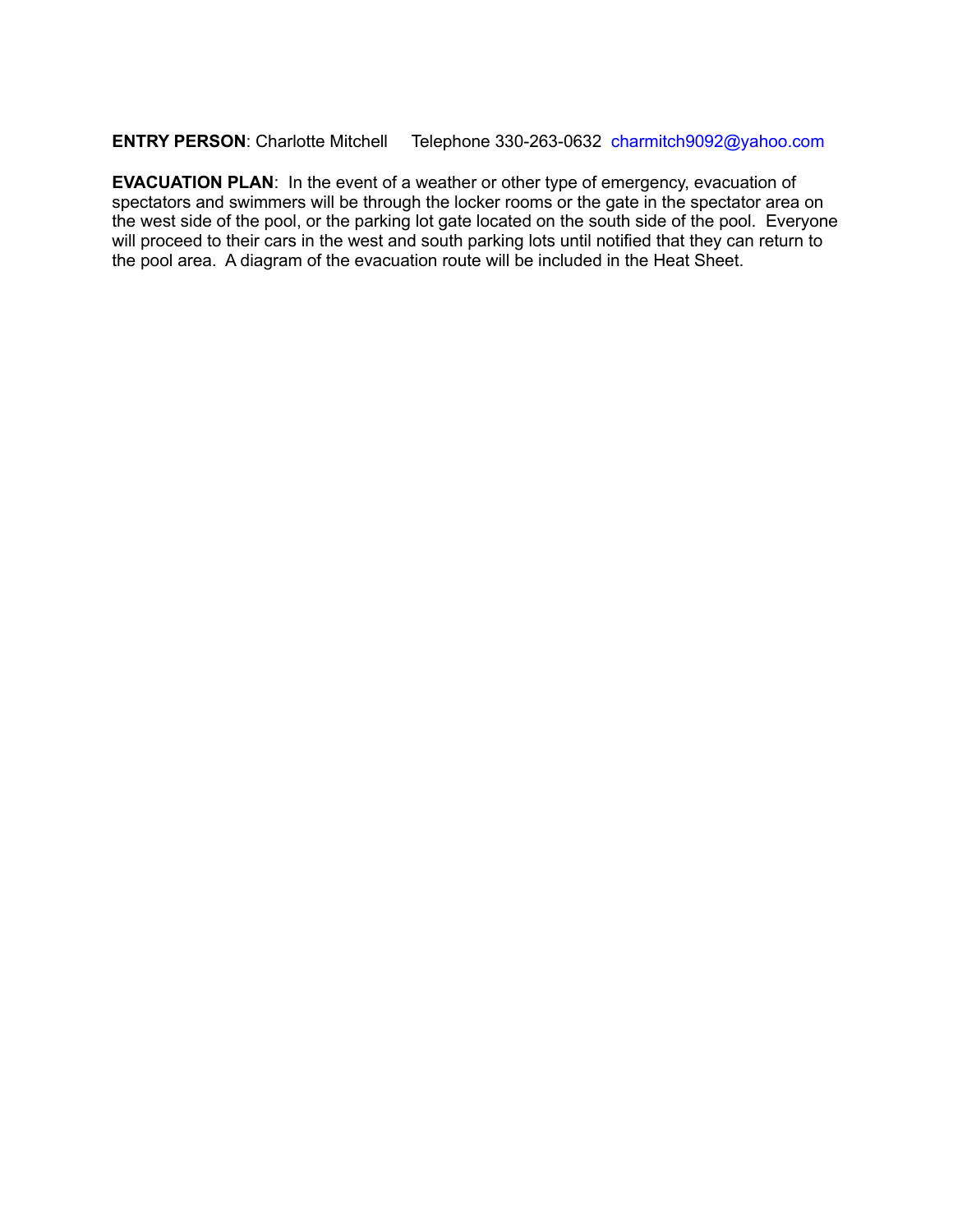## **SCHEDULE OF EVENTS**

# *Freedlander Swim Meet*

## *Friday Night - 5:00 Warm-Up, 6:00 meet start (Timed Finals) June 24, 2022*

| Girls #        | Qualifying<br><b>Time</b><br>(Equal to or<br>faster than) | <b>Age Group/Stroke</b> | Qualifying<br><b>Time</b><br>(Equal to or<br>faster than) | Boys #         |
|----------------|-----------------------------------------------------------|-------------------------|-----------------------------------------------------------|----------------|
| $\mathbf{1}$   | 13:00.00                                                  | Open 800 Freestyle      | 12:00.00                                                  | $\overline{2}$ |
| 3              |                                                           | 10 & Under 200 Free     |                                                           | $\overline{4}$ |
| 5              |                                                           | 11-12 200 Free          |                                                           | 6              |
| $\overline{7}$ | 6:30.00                                                   | Open 400 Ind<br>Medley  | 6:00.00                                                   | 8              |
| 9              | 5:30.00                                                   | Open 400 Freestyle      | 5:06.00                                                   | 10             |
|                |                                                           |                         |                                                           |                |
|                |                                                           |                         |                                                           |                |
|                |                                                           |                         |                                                           |                |
|                |                                                           |                         |                                                           |                |
|                |                                                           |                         |                                                           |                |
|                |                                                           |                         |                                                           |                |
|                |                                                           |                         |                                                           |                |
|                |                                                           |                         |                                                           |                |
|                |                                                           |                         |                                                           |                |
|                |                                                           |                         |                                                           |                |
|                |                                                           |                         |                                                           |                |
|                |                                                           |                         |                                                           |                |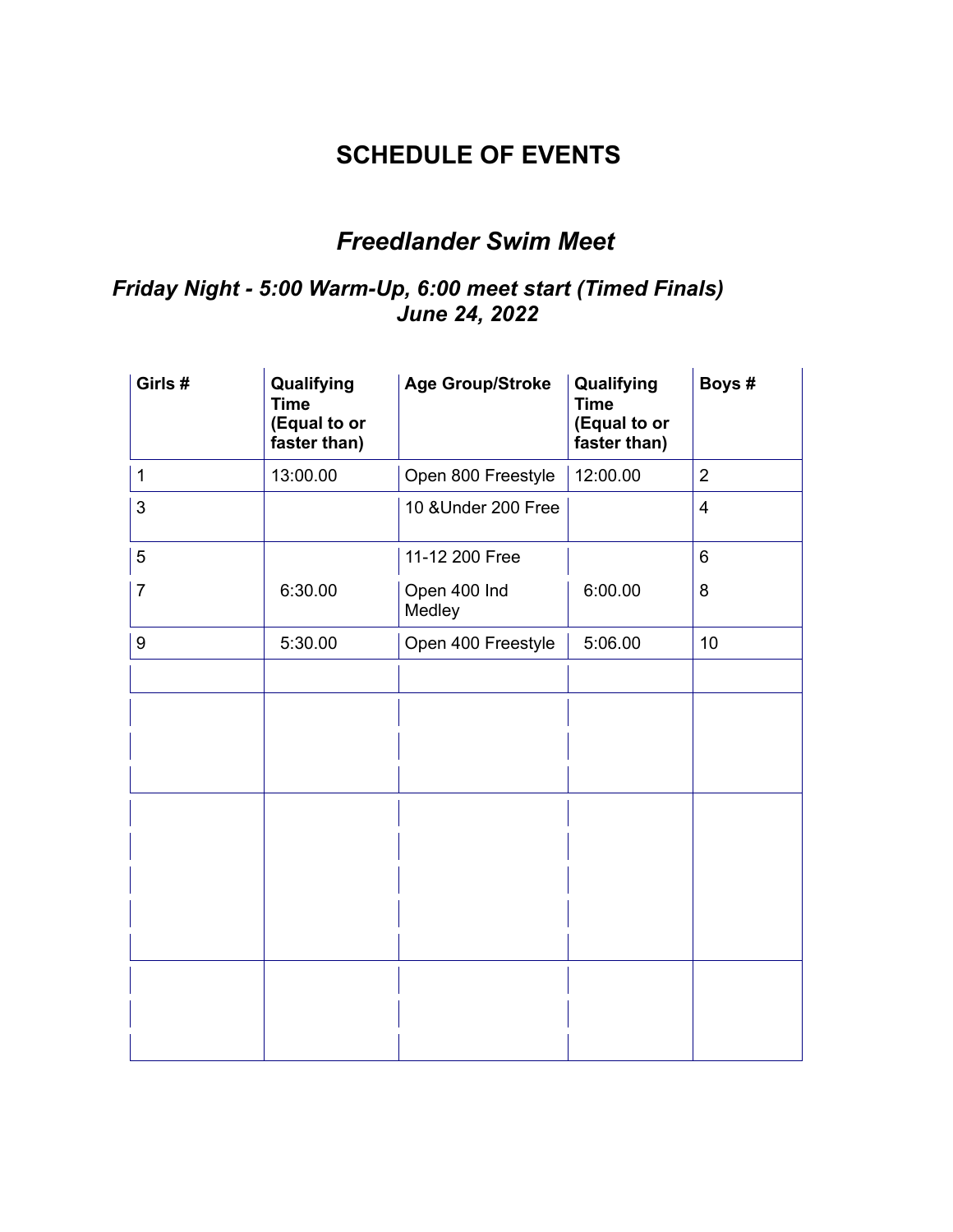## *Freedlander Swim Meet*

#### *Saturday AM – 8:00 Warm-Up, 9:00 meet start (Timed Finals) June 25, 2022*

| Girls # | QualifyingTime<br>(Equal to or<br>faster than) | <b>Age Group/Stroke</b> | QualifyingTime<br>(Equal to or<br>faster than) | Boys # |
|---------|------------------------------------------------|-------------------------|------------------------------------------------|--------|
| 11      |                                                | 10 & Under 100 Fly      |                                                | 12     |
| 13      |                                                | 11-12 100 Fly           |                                                | 14     |
| 15      |                                                | 8 & Under 50 Back       |                                                | 16     |
| 17      |                                                | 10 & Under 50 Back      |                                                | 18     |
| 19      |                                                | 11-12 50 back           |                                                | 20     |
| 21      |                                                | 10 & Under 100 Breast   |                                                | 22     |
| 23      |                                                | 11-12 100 Breast        |                                                | 24     |
| 25      |                                                | 8 & Under 50 Free       |                                                | 26     |
| 27      |                                                | 10 & Under 50 Free      |                                                | 28     |
| 29      |                                                | 11-12 50 free           |                                                | 30     |
| 31      |                                                | 10 & Un 200 Med Relay   |                                                | 32     |
| 33      |                                                | 11-12 200 Med Relay     |                                                | 34     |
|         |                                                |                         |                                                |        |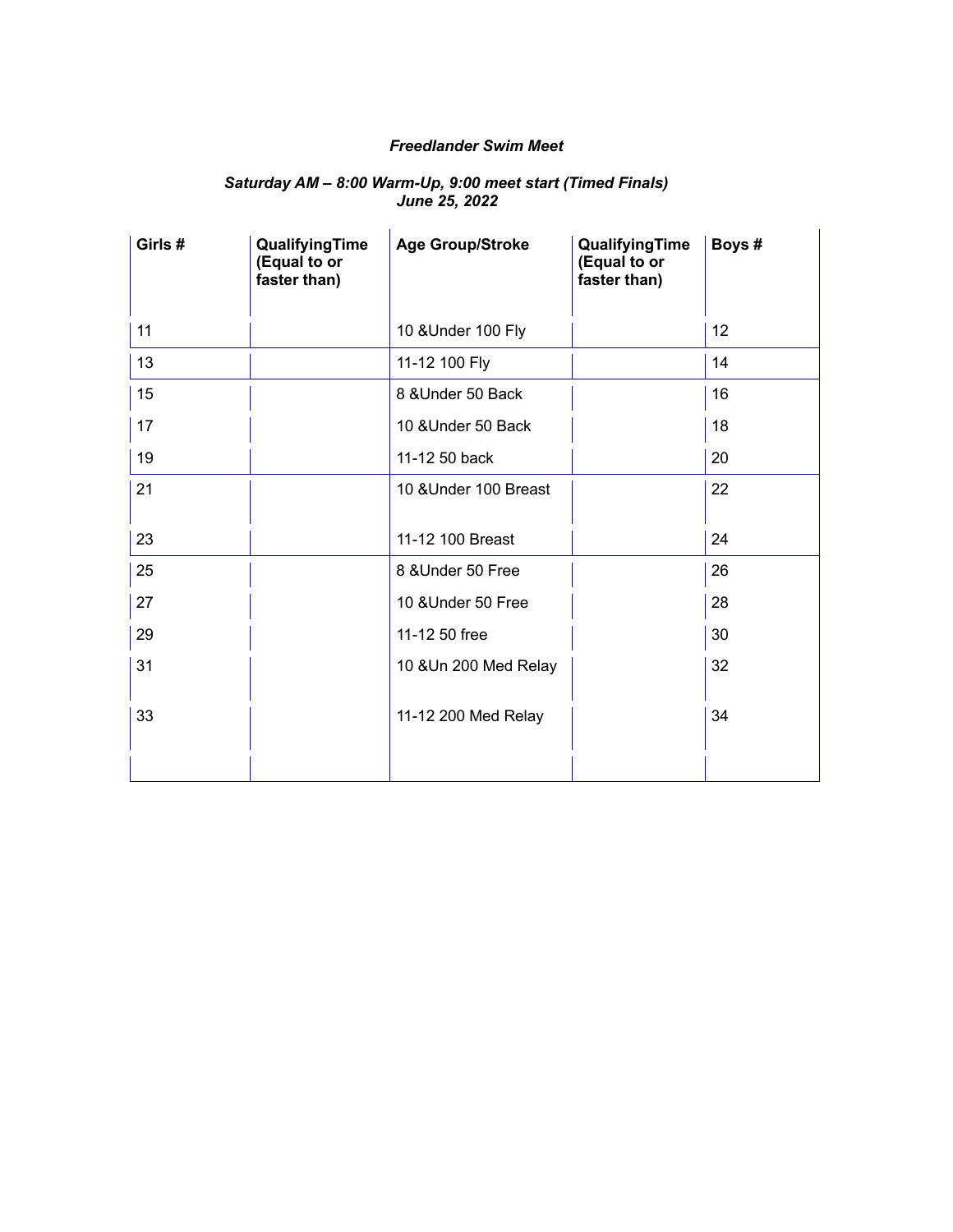| Girls # | <b>Qualifying Time</b><br>(Equal to or<br>faster than) | JUIIT LJ, LULL<br><b>Age Group/Stroke</b> | <b>Qualifying Time</b><br>(Equal to or<br>faster than) | Boys# |
|---------|--------------------------------------------------------|-------------------------------------------|--------------------------------------------------------|-------|
| 35      |                                                        | Open 400 Free Relay                       |                                                        | 36    |
| 37      |                                                        | 13-14 200 IM                              |                                                        | 38    |
| 39      |                                                        | 15-16 200 IM                              |                                                        | 40    |
| 41      |                                                        | Open 200 IM                               |                                                        | 42    |
| 43      | 3:42.59                                                | Open 200 Breast                           | 3:29.49                                                | 44    |
| 45      |                                                        | 13-14 50 Free                             |                                                        | 46    |
| 47      |                                                        | 15-16 50 Free                             |                                                        | 48    |
| 49      |                                                        | Open 50 Free                              |                                                        | 50    |
| 51      | 3:13.29                                                | Open 200 Butterfly                        | 3:02.59                                                | 52    |
| 53      |                                                        | 13-14 100 Back                            |                                                        | 54    |
| 55      |                                                        | 15-16 100 Back                            |                                                        | 56    |
| 57      |                                                        | Open 100 Back                             |                                                        | 58    |
| 59      |                                                        | 13-14 200 Med Relay                       |                                                        | 60    |
| 61      |                                                        | Open 200 Med Relay                        |                                                        | 62    |
|         |                                                        |                                           |                                                        |       |

*Saturday PM – Warm-Up 15 min. after end of morning session. Meet Start (Timed Finals) check* www.Lakeerieswimming.com*. June 25, 2022*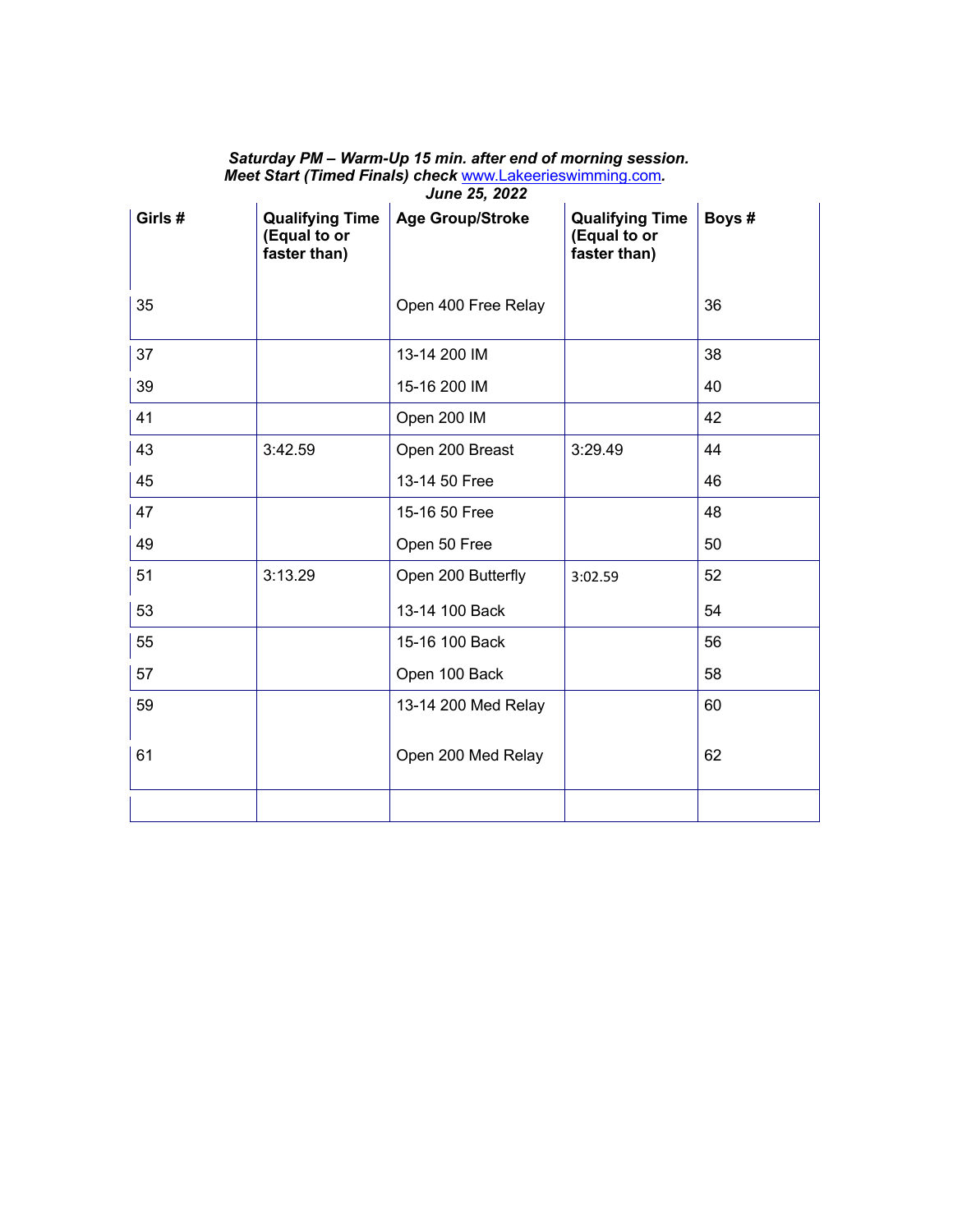## *Freedlander Swim Meet*

#### *Sunday AM – 8:00 Warm-Up, 9:00 meet start (Timed Finals) June 26, 2022*

| Girls # | Qualifying<br>Time | <b>Age Group/Stroke</b>   | Qualifying<br>Time | Boys # |
|---------|--------------------|---------------------------|--------------------|--------|
| 63      |                    | 10 & Under 100 Back       |                    | 64     |
| 65      |                    | 11-12 100 Back            |                    | 66     |
| 67      |                    | 10 & Under 200 I.M.       |                    | 68     |
| 69      |                    | 11-12 200 I.M.            |                    | 70     |
| 71      |                    | 8 & Un 50 Butterfly       |                    | 72     |
| 73      |                    | 10 & Un 50 Butterfly      |                    | 74     |
| 75      |                    | 11-12 50 Butterfly        |                    | 76     |
| 77      |                    | 10 & Under 100 Free       |                    | 78     |
| 79      |                    | 11-12 100 Free            |                    | 80     |
| 81      |                    | 8 & Under 50 Breast       |                    | 82     |
| 83      |                    | 10 & Under 50 Breast      |                    | 84     |
| 85      |                    | 11-12 50 Breast           |                    | 86     |
| 87      |                    | 10 & Un 200 Free<br>Relay |                    | 88     |
| 89      |                    | 11-12 200 Free Relay      |                    | 90     |
|         |                    |                           |                    |        |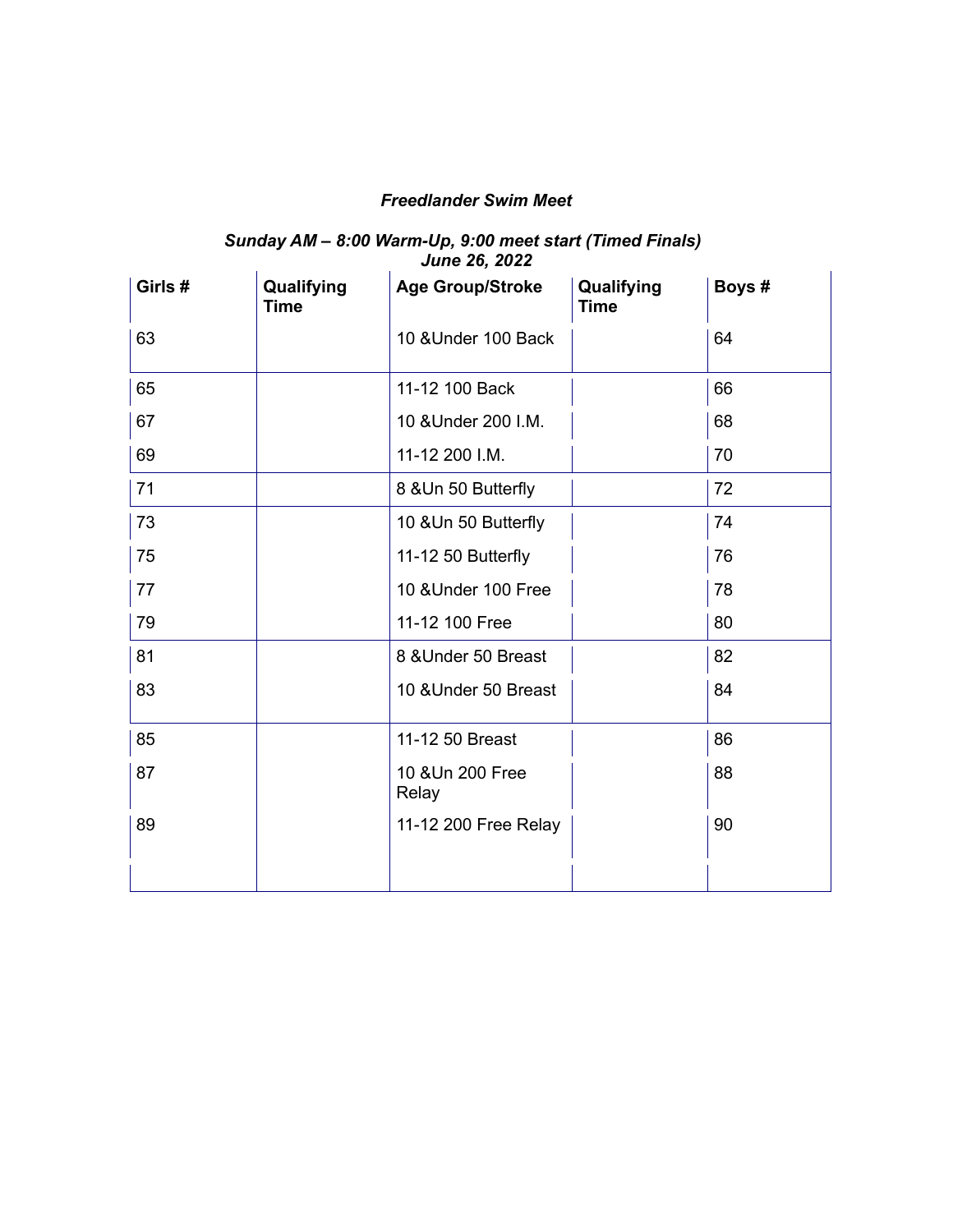### *Sunday PM - Warm-Up 15 min. after end of morning session. Meet Start (Timed Finals) check* www.Lakeerieswimming.com *June 26, 2022*

| Girls # | QualifyingTime<br>(Equal to or<br>faster than) | <b>Age Group/Stroke</b> | QualifyingTim<br>$\mathbf e$<br>(Equal to or<br>faster than) | Boys # |
|---------|------------------------------------------------|-------------------------|--------------------------------------------------------------|--------|
| 91      |                                                | Open 400 Med<br>Relay   |                                                              | 92     |
| 93      |                                                | 13-14 100 Freestyle     |                                                              | 94     |
| 95      |                                                | 15-16 100 Freestyle     |                                                              | 96     |
| 97      |                                                | Open 100 Freestyle      |                                                              | 98     |
| 99      | 3:13.19                                        | Open 200 Back           | 3:02.99                                                      | 100    |
| 101     |                                                | 13-14 100 Butterfly     |                                                              | 102    |
| 103     |                                                | 15-16 100 Butterfly     |                                                              | 104    |
| 105     |                                                | Open 100 Butterfly      |                                                              | 106    |
| 107     |                                                | 13-14 200 Freestyle     |                                                              | 108    |
| 109     | 2:55.19                                        | Open 200 Freestyle      | 2:45.69                                                      | 110    |
| 111     |                                                | 13-14 100 Breast        |                                                              | 112    |
| 113     |                                                | 15-16 100 Breast        |                                                              | 114    |
| 115     |                                                | Open 100 Breast         |                                                              | 116    |
| 117     |                                                | 13-14 200 Free<br>Relay |                                                              | 118    |
| 119     |                                                | Open 200 Free<br>Relay  |                                                              | 120    |
|         |                                                |                         |                                                              |        |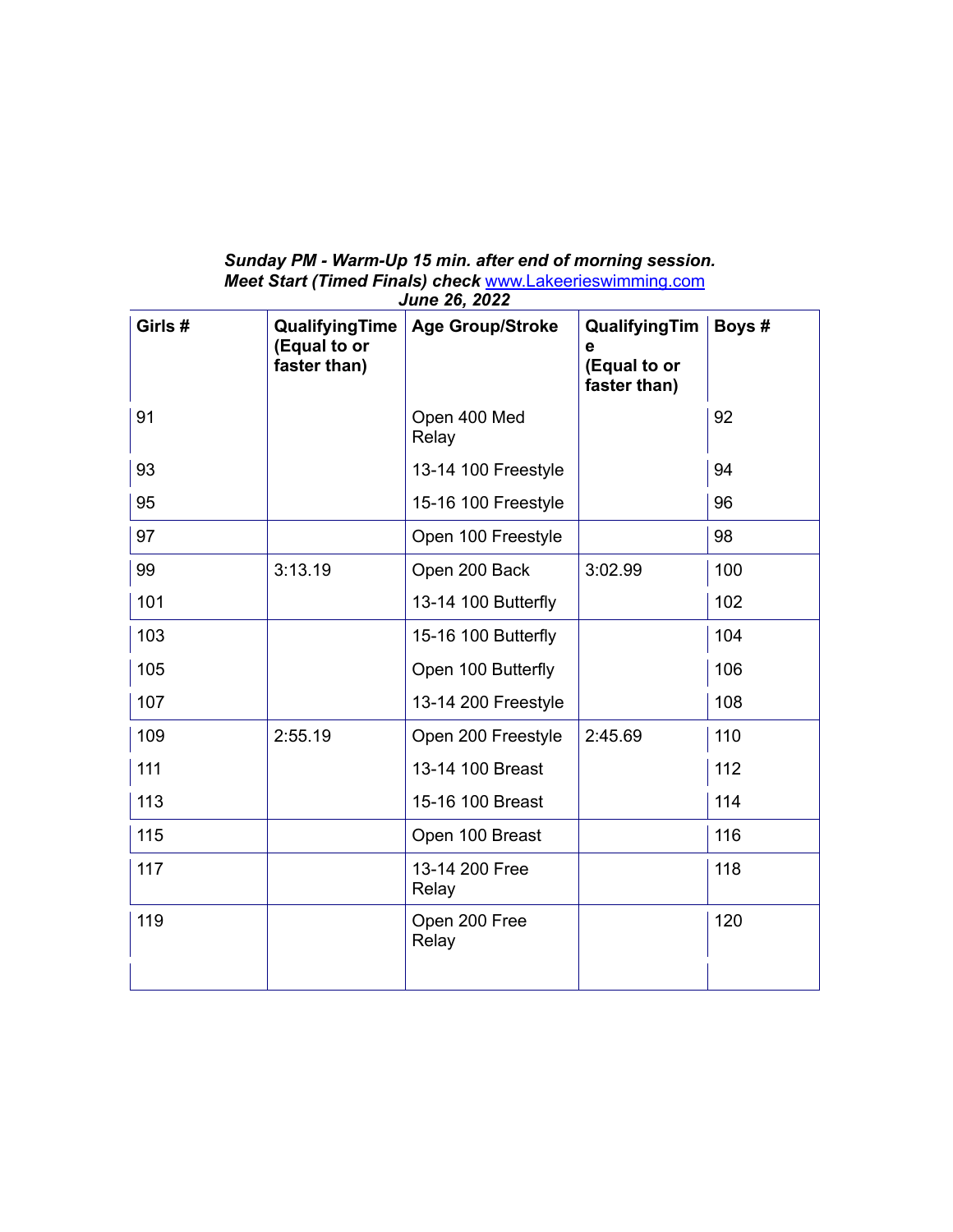### **FREEDLANDER MEET HOSTED BY WOOSTER YMCA AND RECREATION SWIM CLUB, June 24, 25 & 26, 2022 Meet Entry Summary Page**

|                                                                                                                                                                                                                                                                                                                                                                                             |                                                                 | Team Name: LSC Code: LSC Code: LSC Code:                                                            |                                                                                                                                                               |
|---------------------------------------------------------------------------------------------------------------------------------------------------------------------------------------------------------------------------------------------------------------------------------------------------------------------------------------------------------------------------------------------|-----------------------------------------------------------------|-----------------------------------------------------------------------------------------------------|---------------------------------------------------------------------------------------------------------------------------------------------------------------|
|                                                                                                                                                                                                                                                                                                                                                                                             |                                                                 | Contact Person : Phone: Phone:                                                                      |                                                                                                                                                               |
|                                                                                                                                                                                                                                                                                                                                                                                             |                                                                 |                                                                                                     |                                                                                                                                                               |
|                                                                                                                                                                                                                                                                                                                                                                                             |                                                                 | Address: City: City: State: Zip                                                                     |                                                                                                                                                               |
|                                                                                                                                                                                                                                                                                                                                                                                             |                                                                 |                                                                                                     |                                                                                                                                                               |
|                                                                                                                                                                                                                                                                                                                                                                                             | $\frac{1}{1}$ (total # of swimmers) X \$3.00 (LESI Surcharge) = |                                                                                                     | $\frac{1}{2}$                                                                                                                                                 |
|                                                                                                                                                                                                                                                                                                                                                                                             | $\frac{1}{2}$ (total # of individual events) X \$7.00/event =   |                                                                                                     | $\frac{1}{2}$                                                                                                                                                 |
| (total # of relay events) $X $14.00$ /relay entry =                                                                                                                                                                                                                                                                                                                                         | $\frac{1}{2}$                                                   |                                                                                                     |                                                                                                                                                               |
|                                                                                                                                                                                                                                                                                                                                                                                             |                                                                 | $\overline{\phantom{a}}$ (total # of swimmers) $X$ \$3.00 (handling fee for non-electronic entries) | $\frac{1}{2}$                                                                                                                                                 |
| <b>TOTAL AMOUNT REMITTED</b>                                                                                                                                                                                                                                                                                                                                                                |                                                                 |                                                                                                     | $\sim$                                                                                                                                                        |
|                                                                                                                                                                                                                                                                                                                                                                                             |                                                                 | ___ Swimmers will be without a coach on deck: ____ Sat/Sun a.m. ___ Fri/Sat/Sun p.m.                |                                                                                                                                                               |
|                                                                                                                                                                                                                                                                                                                                                                                             |                                                                 | I have arranged for my swimmer/s to be supervised by ___________________________                    |                                                                                                                                                               |
| OF USA SWIMMING.                                                                                                                                                                                                                                                                                                                                                                            | THIS MEET WILL BE A CURRENT COACH MEMBER                        |                                                                                                     | I VERIFY THAT EVERY SWIMMER LISTED ON THE ENCLOSED ENTRY FORM IS A REGISTERED<br>ATHLETE MEMBER OF USA SWIMMING AND THAT EVERY COACH REPRESENTING OUR TEAM AT |
|                                                                                                                                                                                                                                                                                                                                                                                             |                                                                 |                                                                                                     |                                                                                                                                                               |
| $\begin{picture}(20,10) \put(0,0){\dashbox{0.5}(10,0){ }} \put(15,0){\circle{10}} \put(15,0){\circle{10}} \put(15,0){\circle{10}} \put(15,0){\circle{10}} \put(15,0){\circle{10}} \put(15,0){\circle{10}} \put(15,0){\circle{10}} \put(15,0){\circle{10}} \put(15,0){\circle{10}} \put(15,0){\circle{10}} \put(15,0){\circle{10}} \put(15,0){\circle{10}} \put(15,0){\circle{10}} \put(15,$ |                                                                 |                                                                                                     |                                                                                                                                                               |

Make checks payable to Wooster Swim Club Boosters and mail to: Entry **Chairperson: Charlotte Mitchell, 1781 Canterbury Lane, Wooster, Ohio 44691** Please **note**: All entries submitted with this sheet should be covered by a single check. Kindly do not send multiple checks with a single entry form. Amount will need to be in US funds (money order, etc).

**DEADLINE FOR RECEIPT IS June 19, 2022.** This sheet must accompany all entries, including HY-TEK Team Manager entries. Please note all entries submitted with this sheet should be covered by a single check.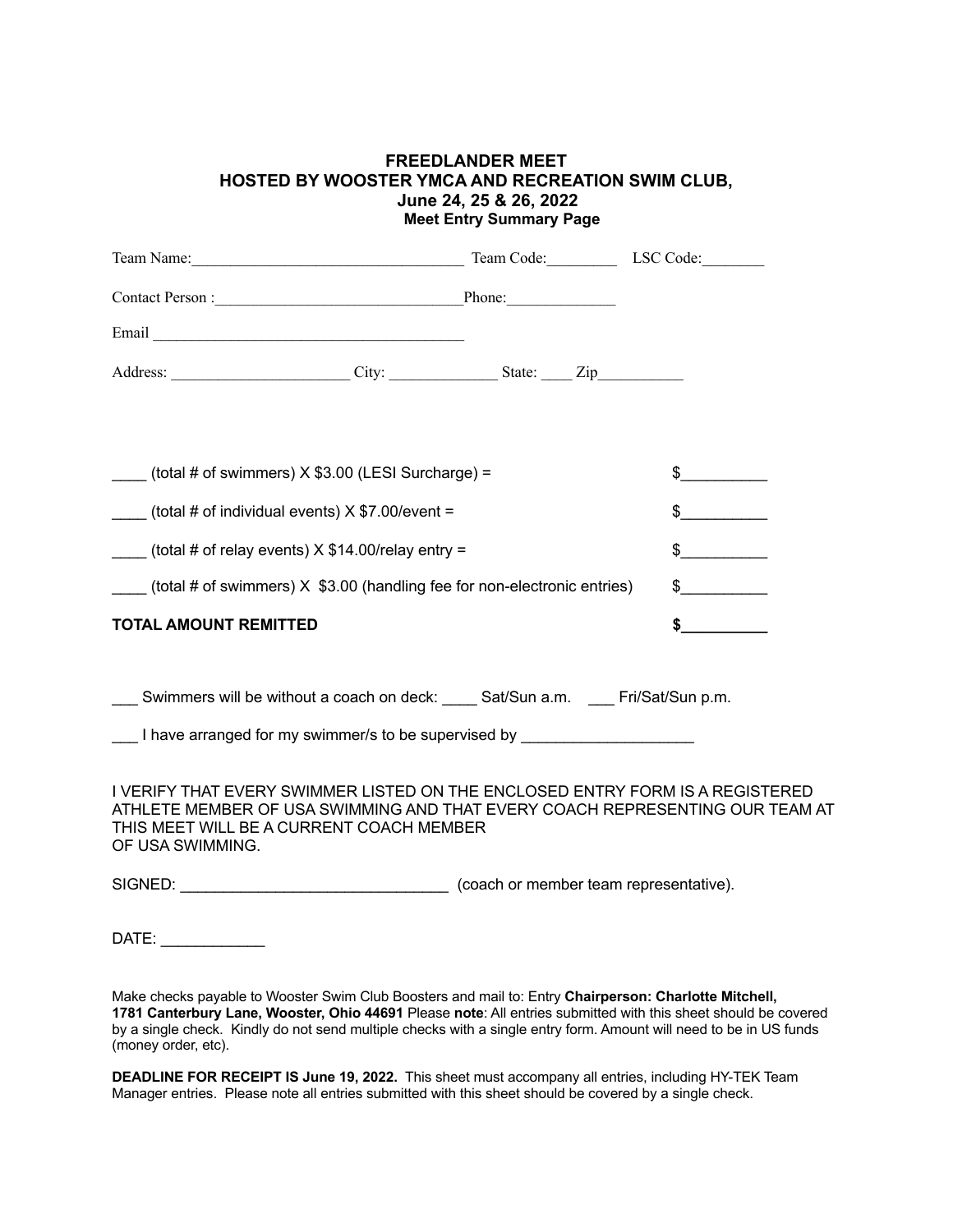#### **LAKE ERIE SWIMMING, INC. INDIVIDUAL AND RELAY SCRATCH RULE**

Each swimmer/relay team shall be aware of the meet starting time and shall report to the proper meet authorities promptly upon call.

- A. Pre-Seeded Meets Each swimmer/relay team shall report promptly to the Clerk of Course or starting blocks prior to the race in which the swimmer/relay team is entered. Any swimmer/relay team not reporting for or competing shall not be penalized.
- B. Events Seeded on the Deck
	- (1) Events seeded on the deck shall be closed for seeding no earlier than thirty (30) minutes prior to the start of the session. Host may provide alternate methods of check-in (such as email, phone, fax) for swimmers who do not plan to arrive before the scratch deadline.
	- (2) Any swimmer who has checked in for an individual event 400 yards/meters or longer must swim in the event unless the swimmer notifies the Clerk of Course or Administrative Official before the seeding of the event has begun that the swimmer wishes to scratch; failure to scratch prior to seeding and not swimming the event will result in a fine of \$25.00 to the swimmer's club or to the unattached swimmer, except as noted in "Exceptions for Failure to Compete" (below). A declared false start or deliberate delay of the meet in events 400 yards/meters or longer is not permitted and will be regarded as a failure to compete.
	- (3) Any agent of a team (coach, parent, swimmer, etc.) who checks in a swimmer for any event when that swimmer is not present at the meet may cause a fine of \$2.00 per swimmer per day to be levied against that team.
	- (4) Events seeded on the deck and swum as a timed final with one or more heats swimming with finals shall provide the swimmer the opportunity to indicate their desire to swim only during the preliminary session by indicating this desire by placing a "P" next to their name on the sign in sheet. Any swimmer failing to indicate this desire who does not compete during the finals session shall be subject to a fine of \$25.00, except as noted in "Exceptions for Failure to Compete" (below).
- C. Scratching from Bonus Finals, Consolation Finals and Finals
	- (1) Any swimmer qualifying for a C, B, or A (bonus and consolation final or) final race in an individual event who fails to compete in said final race shall be barred from further competition for the remainder of the meet, except as noted below in "Exceptions for Failure to Compete." If such failure to compete occurs on the swimmer's last day of the meet, the swimmer's club shall be fined twenty-five dollars (\$25.00) by LESI. If the swimmer is not a member of a USA Swimming member club, the swimmer shall be fined \$25.00. A declared false start or deliberate delay of meet is not permitted and will be regarded as a failure to compete.
	- (2) In the event of withdrawal or barring of a swimmer from competition, the Referee shall fill the consolation final or final when possible with the next qualified swimmer(s). First and second alternates shall be announced along with the final qualifiers. These alternates shall not be penalized if unavailable to compete in the finals.
	- (3) When consolation finals have not yet been swum and a barring or withdrawal is known to the Referee, the Referee shall re-seed the consolation final and the final, if necessary, to insert the alternate(s) in the appropriate lane(s), filling all lanes in the final.
	- (4) If a consolation final has already been contested, the final shall be swum without reseeding for the empty lane(s).
- D. Exceptions for Failure to Compete No penalty shall apply for failure to withdraw or compete in an individual event if
	- (1) The Referee is notified in the event of illness or injury and accepts the proof thereof.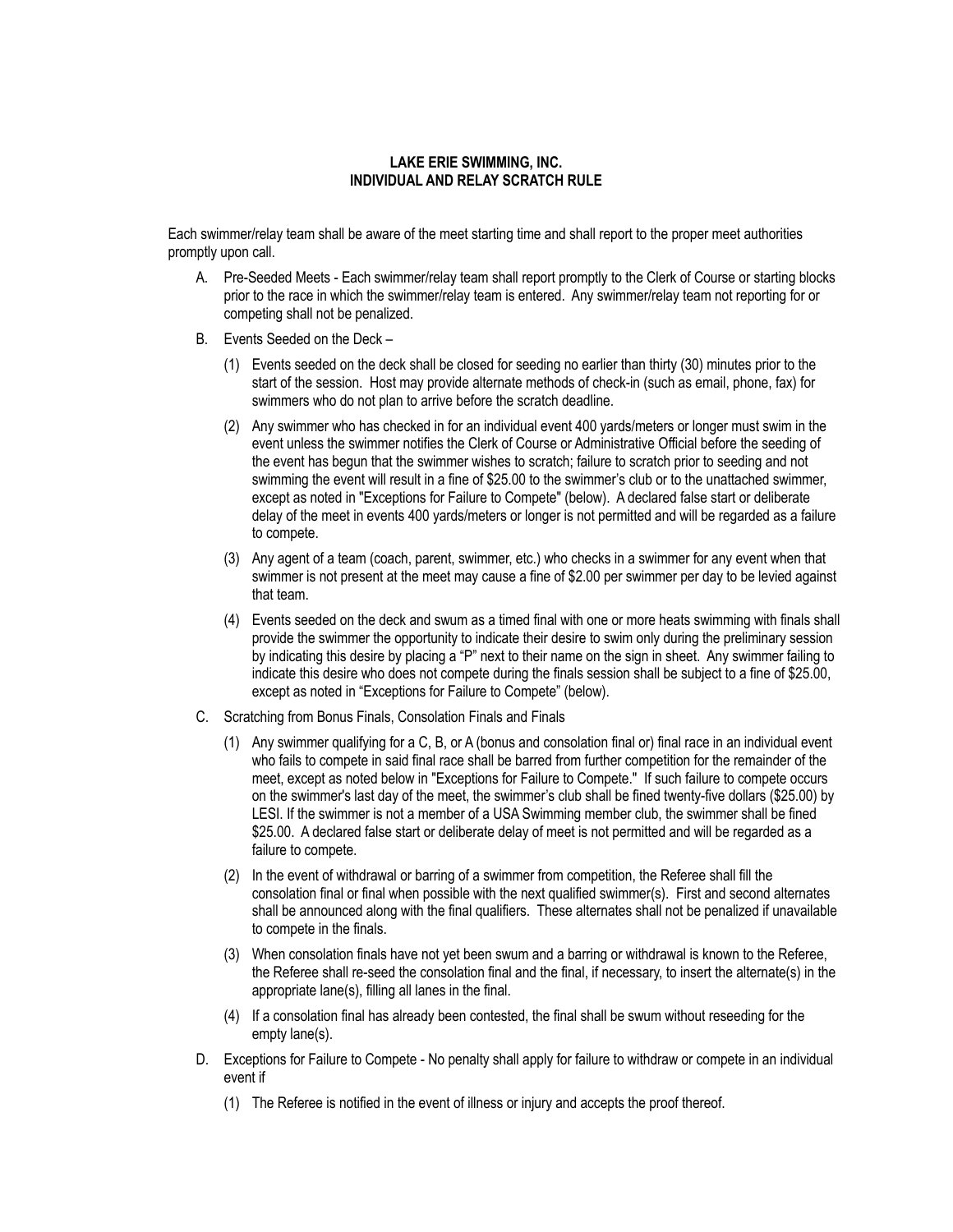- (2) A swimmer qualifying for a consolation final or final race following preliminaries notifies the Referee or designee within thirty (30) minutes after the announcement of the qualifiers for that race that the swimmer may not intend to compete. The swimmer must declare within thirty (30) minutes following his last individual preliminary event a final intention to scratch or swim.
- (3) It is determined by the Referee that failure to compete is caused by circumstances beyond the control of the swimmer.